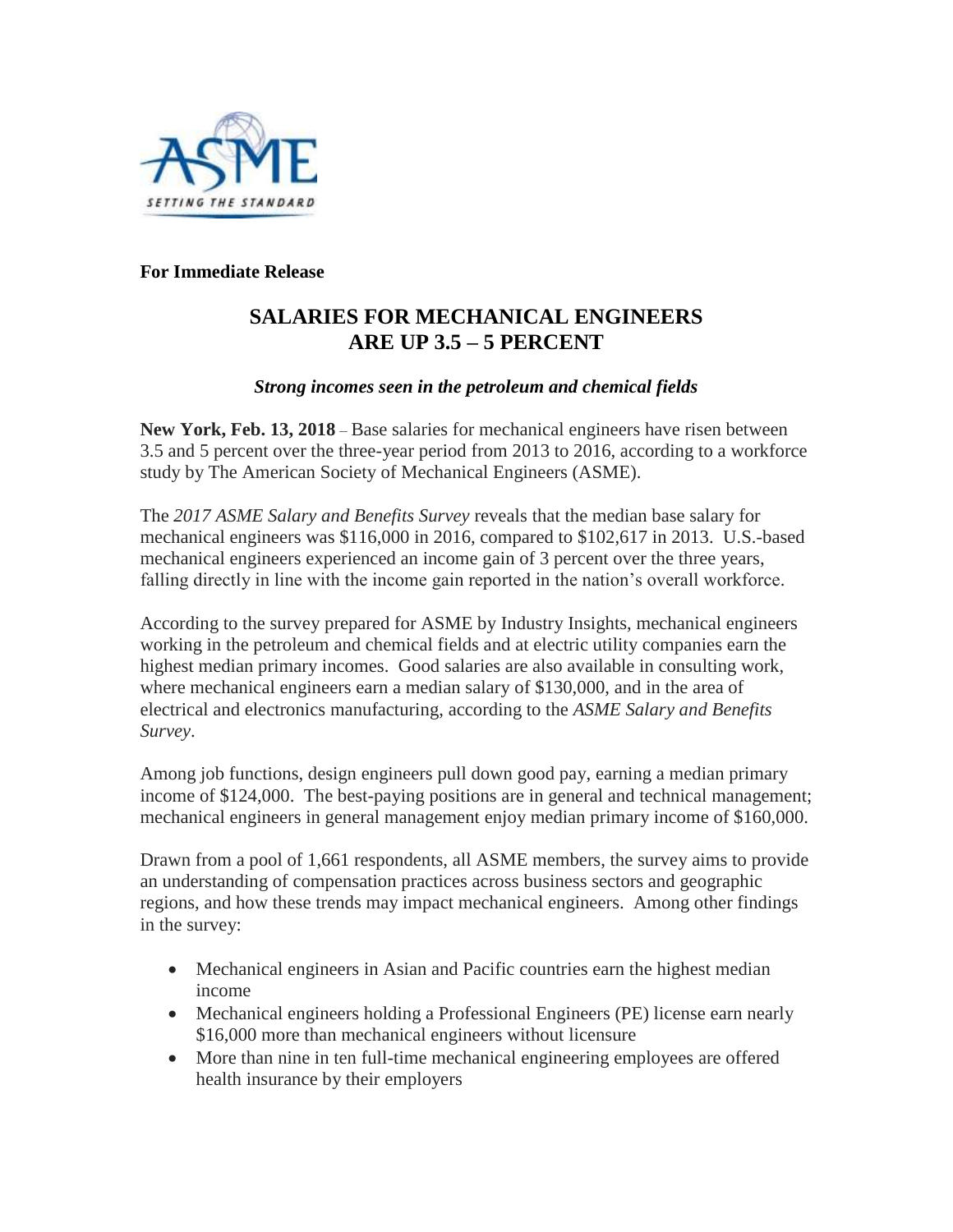"It is an exciting time to be an engineer," said Charla K. Wise, president of ASME. "The demand for engineers continues to grow, and many stimulating job opportunities are emerging."



## *Note to editor:*

## **About ASME**

ASME helps the global engineering community develop solutions to real world challenges. Founded in 1880 as the American Society of Mechanical Engineers, ASME is a not-for-profit professional organization that enables collaboration, knowledge sharing and skill development across all engineering disciplines, while promoting the vital role of the engineer in society. ASME codes and standards, publications, conferences, continuing education and professional development programs provide a foundation for advancing technical knowledge and a safer world. For more information, visit [www.asme.org.](http://www.asme.org/)